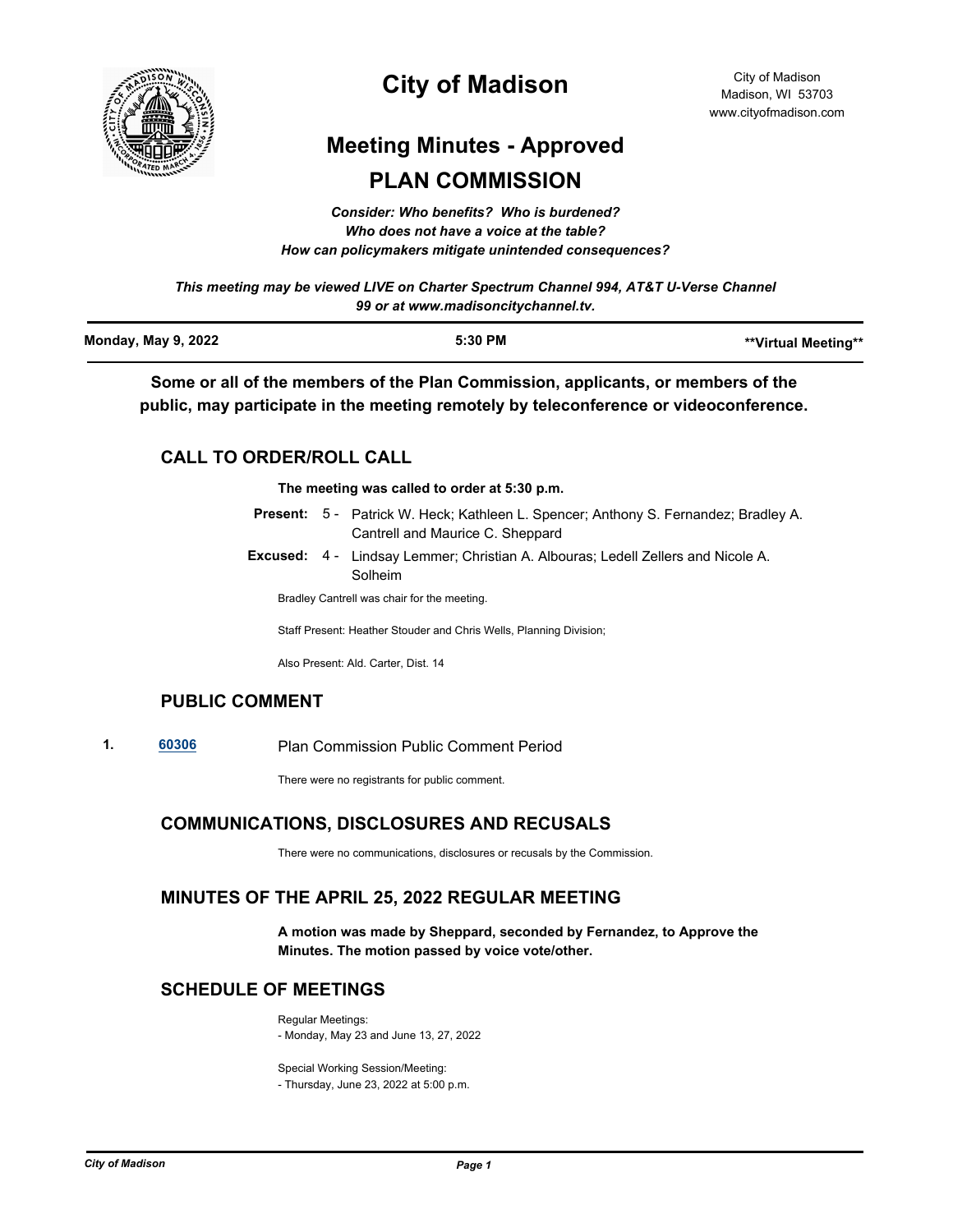## **AGENDA NOTE:**

Note: Hearing items may be called at any time after the beginning of the meeting. Those wishing to speak on an item must register with the Secretary. The Plan Commission uses a consent agenda, which means that the Commission can consider any item where there are no registrants wishing to speak in opposition regardless of its placement on the agenda.

## **PUBLIC HEARINGS**

### **Zoning Map Amendment**

**2. [70956](http://madison.legistar.com/gateway.aspx?m=l&id=/matter.aspx?key=82939) SUBSTITUTE** - Creating Section 15.01(629) of the Madison General Ordinances entitled "City Boundaries" and being part of the chapter entitled "Alder Districts and Wards" attaching to the 20th Alder District the property located at 3262 High Point Road in the Town of Middleton, amending Section 15.02(448140) of the Madison General Ordinances to attach the property to Ward 148140, and assigning a permanent zoning classification of Suburban Residential - Consistent District 1 (SR-C1).

> On a motion by Sheppard, seconded by Fernandez, the Plan Commission recommended approval of the zoning text amendment by voice vote/ other.

> **A motion was made by Sheppard, seconded by Fernandez, to RECOMMEND TO COUNCIL TO ADOPT - PUBLIC HEARING. The motion passed by voice vote/other.**

#### **Conditional Use Requests, Demolition Permits & Related Requests**

Note: Items 3-5 are related and should be referred to May 23, 2022 at the request of the applicant

**3. [70539](http://madison.legistar.com/gateway.aspx?m=l&id=/matter.aspx?key=82585)** 519-547 W Washington Avenue; 4th Ald. Dist.: Consideration of a demolition permit to allow demolition of nine multi-family residences.

> On a motion by Sheppard, seconded by Fernandez, the Plan Commission voted to refer this item to the May 23, 2022 Plan Commission meeting at the request of the applicant. That motion passed by voice vote / other.

> **A motion was made by Sheppard, seconded by Fernandez, to Refer to the PLAN COMMISSION and should be returned by 5/23/2022. The motion passed by voice vote/other.**

**4. [70540](http://madison.legistar.com/gateway.aspx?m=l&id=/matter.aspx?key=82586)** 519-547 W Washington Avenue; 4th Ald. Dist.: Consideration of a conditional use in the Downtown Residential 2 (DR2) District for a multi-family dwelling with greater than eight units, and consideration of a conditional use to construct two additional stories in Area C of the "Additional Heights Area Map" in MGO Section 28.071(2)(b), to allow construction of a six-story, 140-unit apartment building.

> On a motion by Sheppard, seconded by Fernandez, the Plan Commission voted to refer this item to the May 23, 2022 Plan Commission meeting at the request of the applicant. That motion passed by voice vote / other.

**A motion was made by Sheppard, seconded by Fernandez, to Refer to the PLAN COMMISSION and should be returned by 5/23/2022. The motion passed**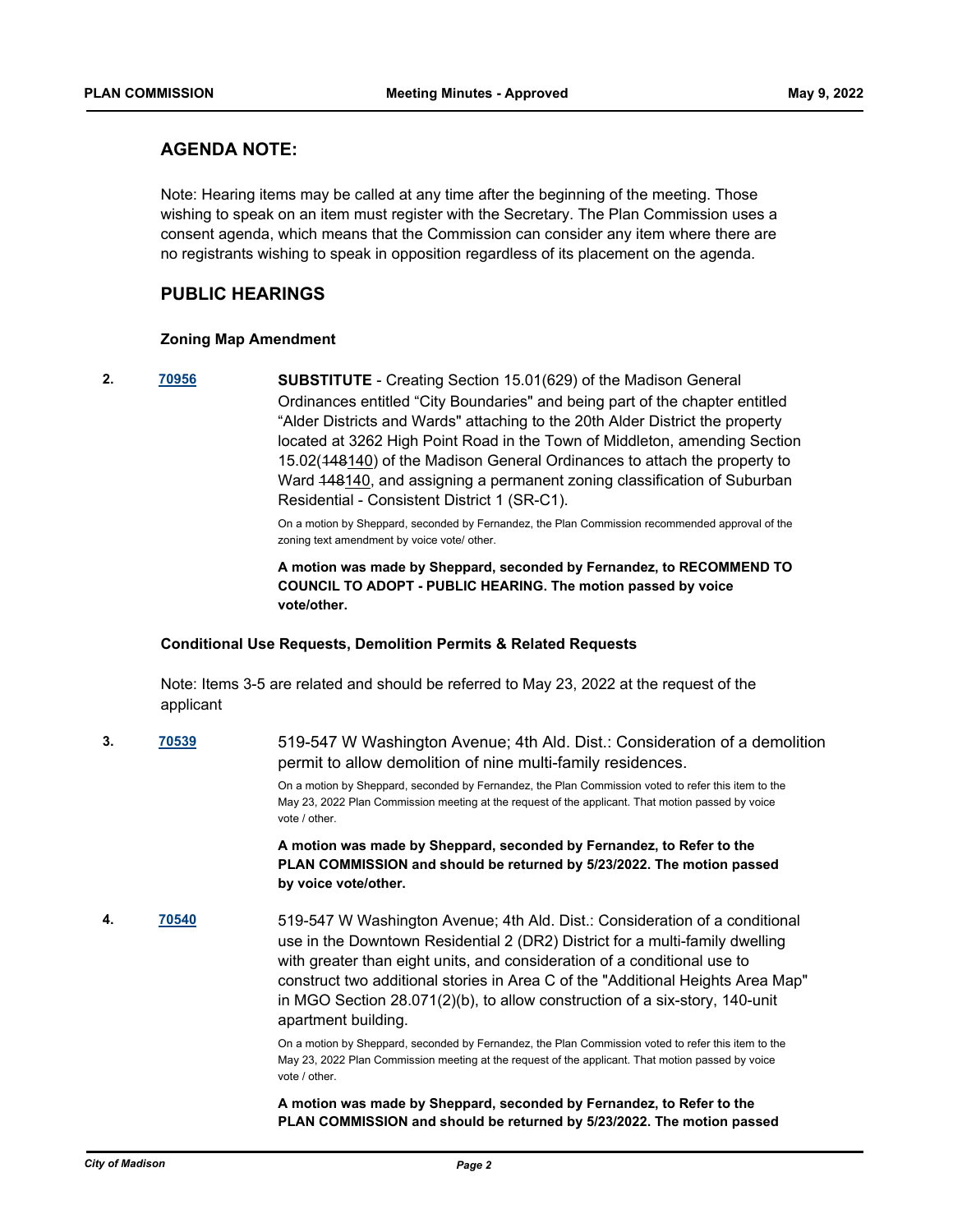#### **by voice vote/other.**

**5. [70560](http://madison.legistar.com/gateway.aspx?m=l&id=/matter.aspx?key=82599)** Approving a Certified Survey Map of property owned by Virtue, LLC and John and Christine Aufderharr located at 519-547 W Washington Avenue; 4th Ald. Dist.

> On a motion by Sheppard, seconded by Fernandez, the Plan Commission voted to refer this item to the May 23, 2022 Plan Commission meeting at the request of the applicant. That motion passed by voice vote / other.

**A motion was made by Sheppard, seconded by Fernandez, to Refer to the PLAN COMMISSION and should be returned by 5/23/2022. The motion passed by voice vote/other.**

**6. [70541](http://madison.legistar.com/gateway.aspx?m=l&id=/matter.aspx?key=82587)** 710 John Nolen Drive; 14th Ald. Dist.: Consideration of a conditional use in the Suburban Employment (SE) District for a restaurant-tavern in Urban Design Dist. 1.

> On a motion by Sheppard, seconded by Fernandez, the Plan Commission found that the standards were met and approved this item subject to comments and conditions contained in the Plan Commission materials. This item passed by voice vote/other.

### **A motion was made by Sheppard, seconded by Fernandez, to Approve. The motion passed by voice vote/other.**

**7. [70727](http://madison.legistar.com/gateway.aspx?m=l&id=/matter.aspx?key=82741)** 114 N Blount Street; 6th Ald. Dist.: Consideration of a demolition permit to demolish single-family residence.

> On a motion by Sheppard, seconded by Ald. Heck, the Plan Commission voted to recommend this item be placed on file without prejudice. That motion passed by voice vote / other. In the discussion on the motion, the Plan Commission specified that, given the recommendation of the Landmarks Commission regarding the historic value of the subject building, that demolition permit approval standards #4 and #7 were not met.

### **A motion was made by Sheppard, seconded by Heck, to Place On File Without Prejudice. The motion passed by voice vote/other.**

**8. [70748](http://madison.legistar.com/gateway.aspx?m=l&id=/matter.aspx?key=82762)** 1701 Moorland Road; 14th Ald. Dist.: Consideration of a conditional use in IL (Industrial-Limited District) zoning to convert a restaurant-tavern to a restaurant-nightclub.

> On a motion by Sheppard, seconded by Fernandez, the Plan Commission found that the standards were met and approved this item subject to comments and conditions contained in the Plan Commission materials. This item passed by voice vote/other.

**A motion was made by Sheppard, seconded by Fernandez, to Approve. The motion passed by voice vote/other.**

## **BUSINESS BY MEMBERS**

There was no Business By Members.

## **SECRETARY'S REPORT**

Heather Stouder summarized the upcoming matters for the Plan Commission.

### **- Upcoming Matters – May 23, 2022**

- Election of Chair and Vice-Chair, and appointments to the Transportation Planning and Policy Board and Joint Campus Area Committee

- Zoning Text Amendment - Amend Table 28C-1 to create a column 'Multi-Family Dwelling (37-60) Units',